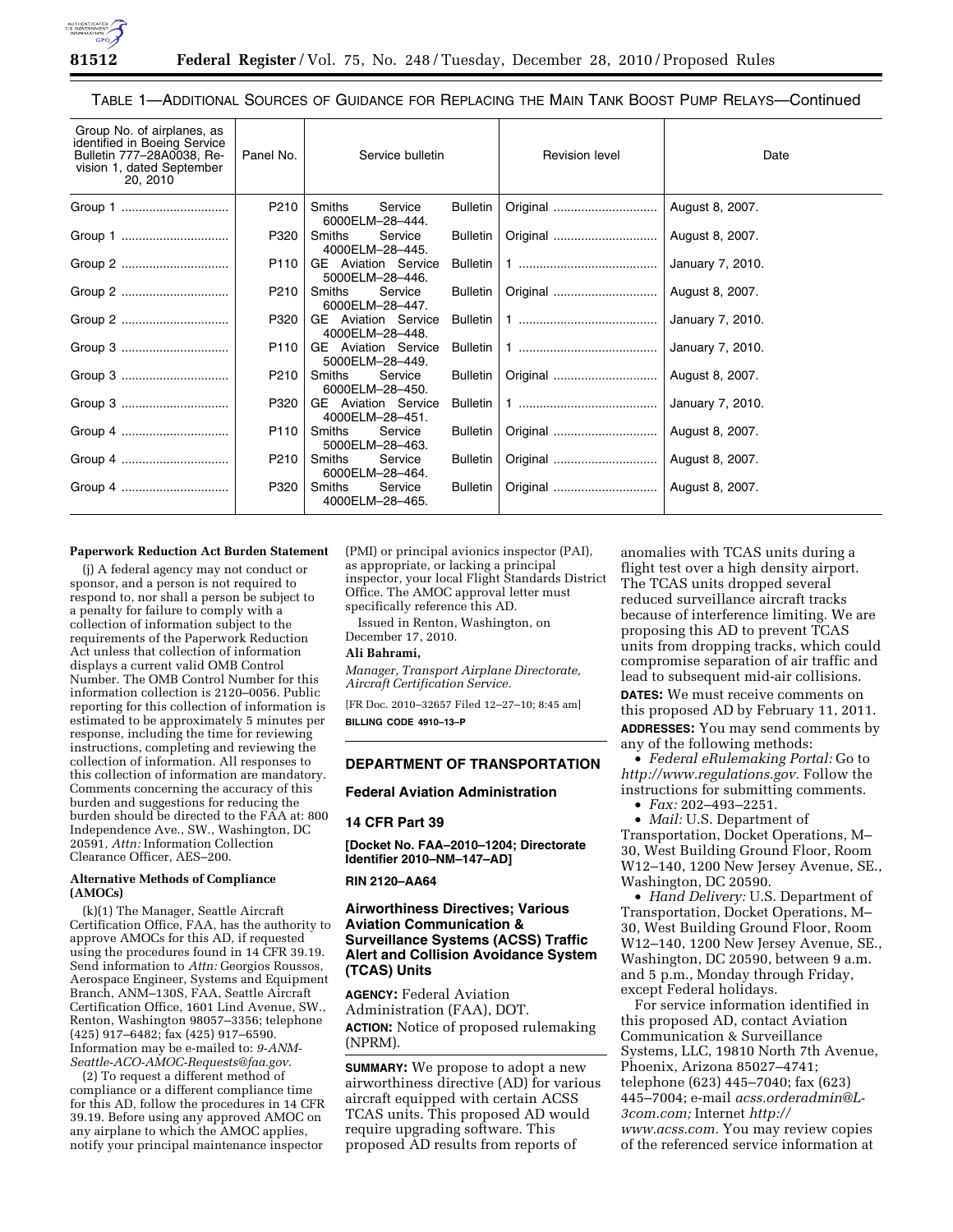the FAA, Transport Airplane Directorate, 1601 Lind, Avenue, SW., Renton, Washington. For information on the availability of this material at the FAA, call 425–227–1221.

## **Examining the AD Docket**

You may examine the AD docket on the Internet at *[http://](http://www.regulations.gov)* 

*[www.regulations.gov;](http://www.regulations.gov)* or in person at the Docket Management Facility between 9 a.m. and 5 p.m., Monday through Friday, except Federal holidays. The AD docket contains this proposed AD, the regulatory evaluation, any comments received, and other information. The street address for the Docket Office (telephone 800–647–5527) is in the **ADDRESSES** section. Comments will be available in the AD docket shortly after receipt.

#### **FOR FURTHER INFORMATION CONTACT:**

Abby Malmir, Aerospace Engineer, Systems and Equipment Branch, ANM– 130L, FAA, Los Angeles Aircraft Certification Office (ACO), 3960 Paramount Boulevard, Lakewood, California 90712–4137; telephone (562) 627–5351; fax (562) 627–5210.

# **SUPPLEMENTARY INFORMATION:**

### **Comments Invited**

We invite you to send any written relevant data, views, or arguments about this proposed AD. Send your comments to an address listed under the **ADDRESSES** section. Include ''Docket No. FAA–2010–1204; Directorate Identifier 2010–NM–147–AD'' at the beginning of your comments. We specifically invite comments on the overall regulatory, economic, environmental, and energy aspects of this proposed AD. We will consider all comments received by the closing date and may amend this proposed AD because of those comments.

We will post all comments we receive, without change, to *[http://](http://www.regulations.gov) [www.regulations.gov,](http://www.regulations.gov)* including any personal information you provide. We will also post a report summarizing each substantive verbal contact we receive about this proposed AD.

## **Discussion**

We have received reports of anomalies with the Aviation

# RELEVANT SERVICE INFORMATION

Communication & Surveillance Systems (ACSS) Traffic Alert and Collision Avoidance System (TCAS) units during a flight test over a high density airport. The TCAS units dropped several reduced surveillance aircraft tracks because of interference limiting. When the TCAS unit interrogated aircraft in a high density airport area, some of the targets disappeared from the cockpit display or were not recognized. One occurrence of dropped tracks occurred for 30 to 40 seconds of a 90-minute flight segment. This condition, if not corrected, could lead to possible loss of separation of air traffic and possible mid-air collision.

## **Relevant Service Information**

We have reviewed the ACSS service information specified in the following table. The service information describes procedures for upgrading software for the ACSS TCAS to improve tracking of nearby Mode-S intruders in high density environments.

| ATA Service Bulletin No.                                                                                       | <b>ACSS Publica-</b><br>tion No.                                                                                                                                  | Date                                                                                                                                                                                    |
|----------------------------------------------------------------------------------------------------------------|-------------------------------------------------------------------------------------------------------------------------------------------------------------------|-----------------------------------------------------------------------------------------------------------------------------------------------------------------------------------------|
| 4066010-34-6036<br>7517900-34-6041<br>9000000-34-6016<br>9000000-34-6018<br>9003500-34-6015<br>9003500-34-6016 | 8008230-001<br>8008229-001<br>8008231-001<br>8008236-001<br>8008233-001<br>8008234-001<br>8008238-001<br>8008235-001<br>8008221-001<br>8008222-001<br>8008223-001 | May 25, 2010.<br>May 12, 2010.<br>May 24, 2010.<br>May 27, 2010.<br>June 4, 2010.<br>June 4, 2010.<br>June 4, 2010.<br>June 4, 2010.<br>May 27, 2010.<br>May 27, 2010.<br>May 27, 2010. |

## **FAA's Determination and Requirements of This Proposed AD**

We are proposing this AD because we evaluated all relevant information and determined the unsafe condition described previously is likely to exist or develop in other products of these same type designs. This proposed AD would require accomplishing the actions specified in the service information described previously.

## **Costs of Compliance**

We estimate that this proposed AD would affect 9,000 airplanes of U.S. registry. We also estimate that it would take about 2 work-hours per product to comply with this proposed AD. The average labor rate is \$85 per work-hour. Required parts would cost up to \$2,870 per product. Based on these figures, we estimate the cost of this proposed AD to the U.S. operators to be up to \$27,360,000, or up to \$3,040 per product.

### **Authority for This Rulemaking**

Title 49 of the United States Code specifies the FAA's authority to issue rules on aviation safety. Subtitle I, section 106, describes the authority of the FAA Administrator. ''Subtitle VII: Aviation Programs,'' describes in more detail the scope of the Agency's authority.

We are issuing this rulemaking under the authority described in ''Subtitle VII, Part A, Subpart III, Section 44701: General requirements.'' Under that section, Congress charges the FAA with promoting safe flight of civil aircraft in air commerce by prescribing regulations for practices, methods, and procedures the Administrator finds necessary for

safety in air commerce. This regulation is within the scope of that authority because it addresses an unsafe condition that is likely to exist or develop on products identified in this rulemaking action.

## **Regulatory Findings**

We determined that this proposed AD would not have federalism implications under Executive Order 13132. This proposed AD would not have a substantial direct effect on the States, on the relationship between the national Government and the States, or on the distribution of power and responsibilities among the various levels of government.

*For the reasons discussed above, I certify this proposed regulation:* 

1. Is not a ''significant regulatory action'' under Executive Order 12866,